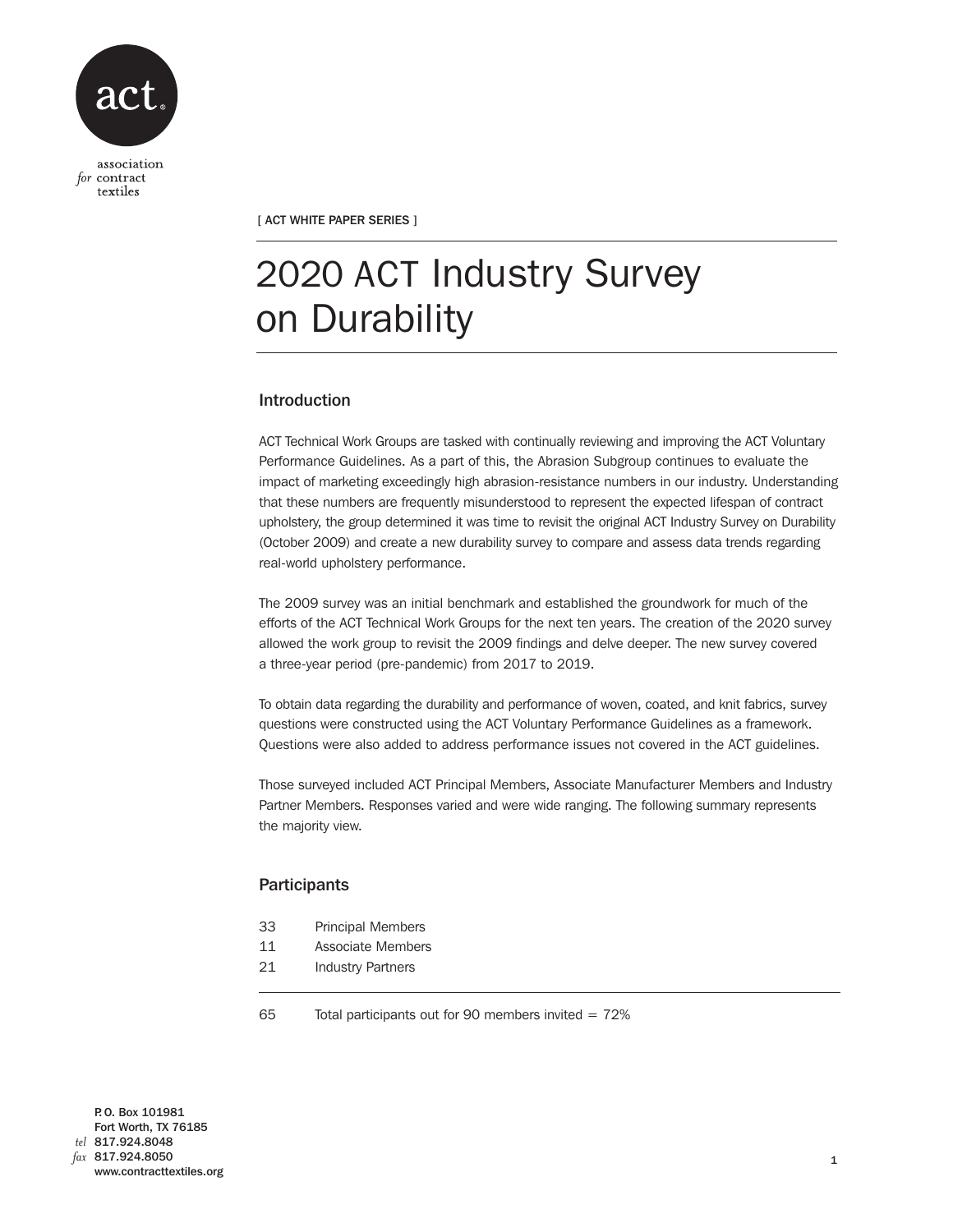

## Survey

## 1. Top Three Markets:

- All ACT Members: 65 responded.
	- 1. Hospitality
	- 2. Corporate
	- 3. Healthcare
- Principal Members: 33 responded.
	- 1. Hospitality
	- 2. Corporate
	- 3. Healthcare
- Associate Members: 11 responded.
	- 1. Healthcare/Hospitality
	- 2. Corporate
	- 3. Institutional
- Industry Partner Members: 21 responded.
	- 1. Corporate
	- 2. Hospitality
	- 3. Healthcare/Institutional

## 2. Sales by Product Type:

- All ACT Members
	- 1. Woven: 55%
	- 2. Coated: 38%
	- 3. Knit: 7%
- Principal Members
	- 1. Woven: 63%
	- 2. Coated: 33%
	- 3. Knit: 4%
- Associate Members
	- 1. Coated: 57%
	- 2. Woven: 42%
	- 3. Knit: 1%
- Industry Partners
	- 1. Woven: 56%
	- 2. Coated: 30%
	- 3. Knit: 14%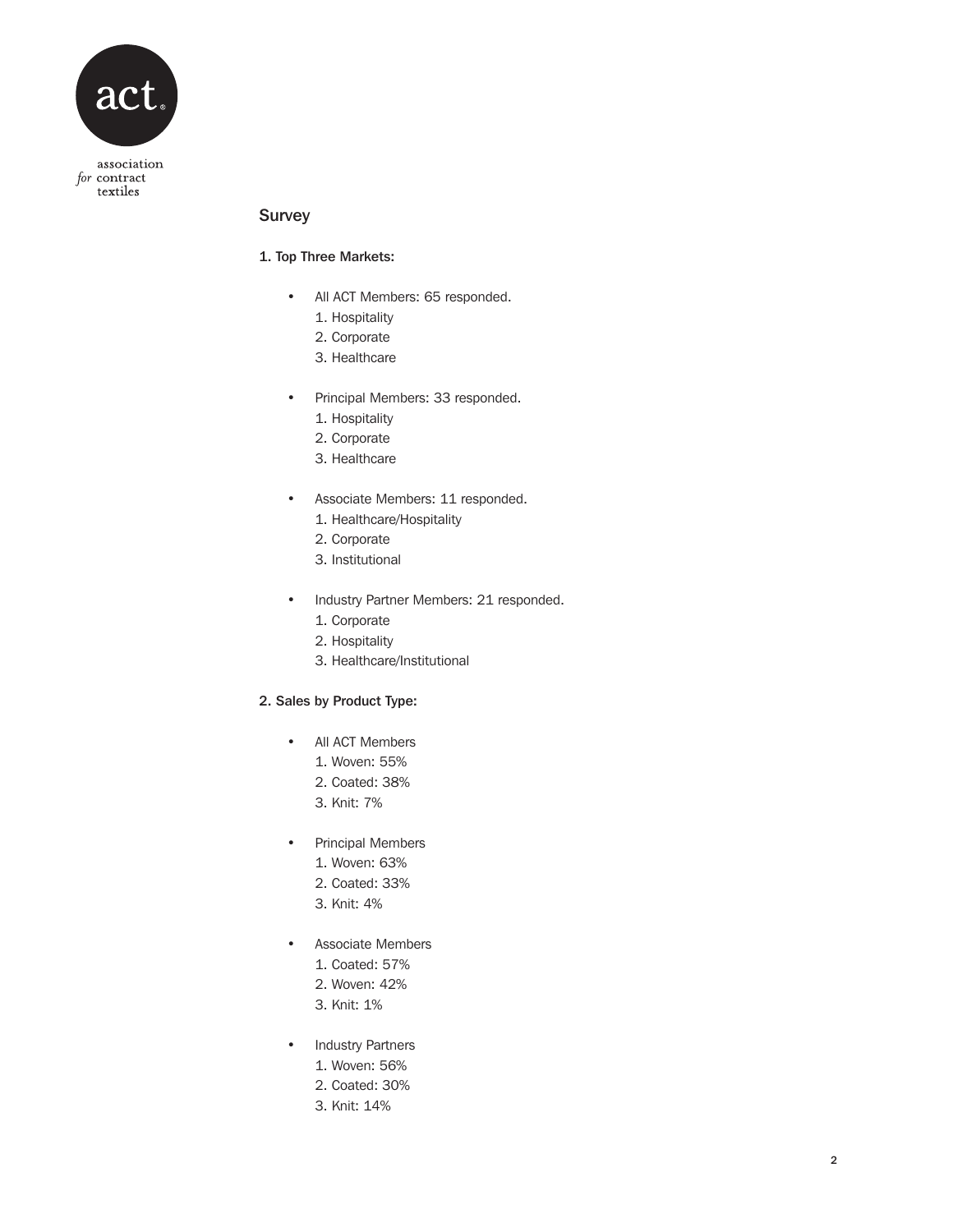

- 3. When asked to report on claims as a percentage of total sales, 60 member companies responded. Claims averaged less than 0.5% per year, including any cost of refabrication.
- 4. In consideration of specific field failures directly related to product claims, the survey asked respondents to identify performance issues by product type. Responses listed by frequency.
	- Woven: 52 companies responded.
		- 1. Seam Slippage
		- 2. Cleaning
		- 3. Pilling
		- 4. Inappropriate Specification
		- 5. Puddling
	- Knits: 11 companies responded, showing us that this is a smaller product segment. Of the 11 that responded, two did not have enough information to respond. For the remaining nine:
		- 1. Puddling
		- 2. Cleaning/Seam Failure (tied)
		- 3. Pilling/Abrasion (tied)

No other issues were statistically significant.

- Coated Fabrics: 46 companies responded.
	- 1. Cleaning
	- 2. Puddling
	- 3. Hydrolysis
	- 4. Inappropriate Specification
	- 5. Cracking
- 5. What tests other than abrasion testing does your company consider to be most important when evaluating a product's potential durability/performance? Responses by frequency of mention.
	- Wovens: 51 companies responded.
		- 1. Seam Slippage
		- 2. Cleaning
		- 3. Pilling
		- 4. Colorfastness to Light
		- 5. Crocking
	- Knits: 14 companies responded.
		- 1. Cleaning
		- 2. Colorfastness to light/puddling/seam failure (tied)
		- 3. Snagging
	- Coated Fabrics: 48 companies responded.
		- 1. Cleaning
		- 2. Hydrolysis
		- 3. Puddling
		- 4. Cracking
		- 5. Reverse Crocking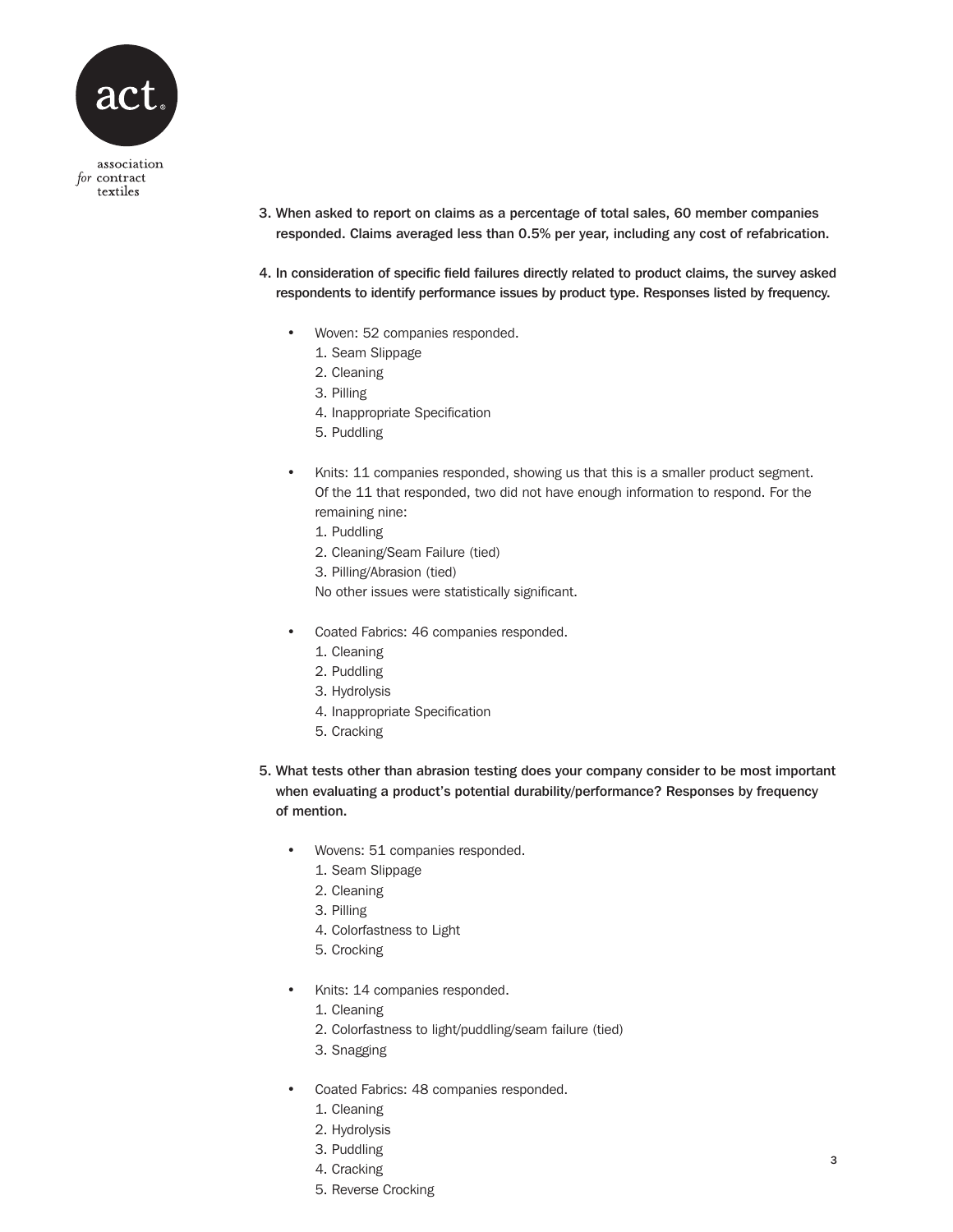

- 6. Specifically regarding indoor products, how many claims has your company had for fading (at the window or due to interior lighting sources) in the past three years?
	- Wovens: 50 companies responded.
	- Knits: 16 companies responded.
	- Coated Fabrics: 47 companies responded.

There are very few claims for fading, and statistically this number is very small. The only statistic of note is for woven upholstery, and the rate of claims is an average of 0.6 per year. Appropriate specification is critical to avoid this field issue. UV light and infrared heat may both significantly impact the integrity of a textile.

## 7. How many claims for snagging has your company had in the past three years?

- Wovens: 49 companies responded. 1.93 claims per year for upholstery, not statistically significant for all other product categories (drapery, wallcovering, panel, and bedding)
- Knits: 17 companies responded. Not statistically significant
- 8. Frequency of claims due to improper cleaning and maintenance by end-use application during the past three years.
	- Wovens: 46 companies responded.
		- 1. Upholstery: 43
		- 2. Drapery: 18
		- 3. Bedding: 12
		- 4. Wallcovering: 11
		- 5. Panel: 9
		- 6. Cubical: 8
	- Knits: 11 companies responded.
		- 1. Upholstery: 7
		- 2. Drapery: 1
		- 3. No claims: 3
	- Coated: 41 companies responded.
		- 1. Upholstery: 39
		- 2. Panel/Wallcovering: 5 (tied)

## 9. Additional comments regarding field failures: 28 companies responded.

- Failures related to improper cleaning: 10
- Failures related to inappropriate specification or application: 8
- Failures related to product defects: 6
- Other types of failures: 4